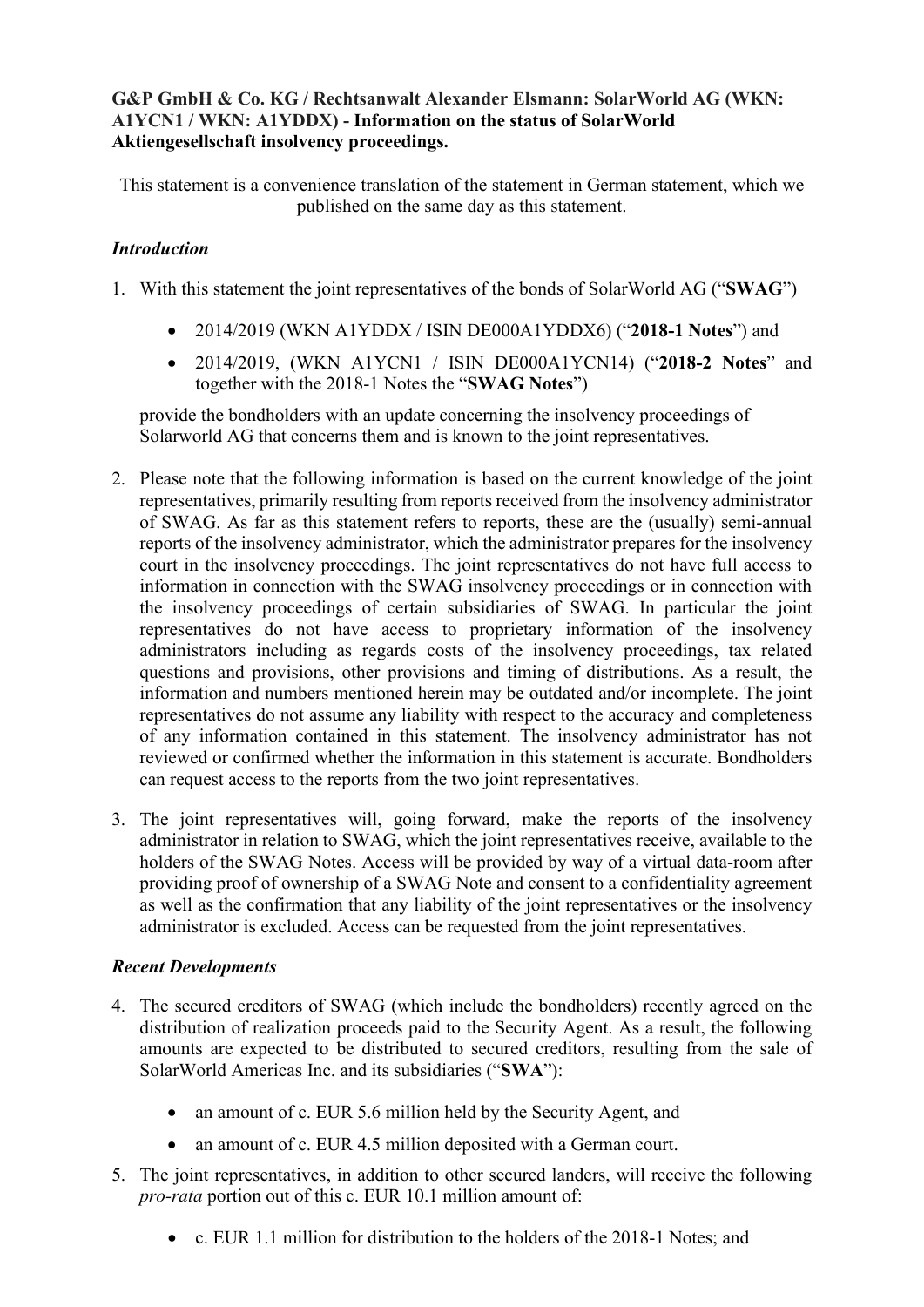- c. EUR 3.2 million for distribution to the holders of the 2018-2 Notes.
- 6. The joint representatives will distribute amounts received after deducting any costs to the holders of the SWAG Notes following the liquidation of SWA, which is currently expected to occur in the first half of 2022.

# *General*

7. The insolvency administrator currently does not expect the insolvency proceedings to end before the end of 2024. The insolvency administrator further assumes that no quota expectation for unsecured creditors, such as, among others, the bondholders, is fixed. As mentioned in previous reports published by the administrator, SWAG's assets are to a very large extent encumbered. Accordingly, payments to the bondholders are expected to almost exclusively arise from the monetization of assets encumbered in their favor.

# *Claims of the secured creditors*

- 8. The secured creditors substantially comprised the following claims for the benefit of the secured creditors as per the opening of insolvency proceedings and subject to being allowed to the Insolvency Schedule:
	- The claims filed by the joint representatives on behalf of the noteholders amount at the time of the insolvency filing to EUR 47.35 million principle plus interest for the 2018-1 Notes and EUR 135.2 million principle plus interest for the 2018-2 Notes.
	- Proofs of claims filed by the Security Agent under the parallel debt in connection with the senior loan (Senior Facilities Agreement, "**SFA**") and the SWAG Notes amount to c. EUR 323.3 million (including EUR 7.2 million interest).
		- This includes the amounts filed by the joint representatives, i.e. these claims as well as the claims from the SFA have been filed twice but will receive any distribution only on one of the two filings.
		- This also includes the c. EUR 47.7 million SFA claim economically transferred by a partially secured SFA creditor as part of the sale to Solarworld Industries GmbH ("**SWI**") in August 2017 to the secured creditors and the c. EUR 20 million SFA claim waived by this SFA creditor as part of the asset sale to SWI (for details see below under "Further information on encumbered assets realisations"). The remaining claim, that has been filed with the insolvency schedule and which is attributable to the SFA lenders amounts to c. EUR 69.3 million (i.e. EUR 323.3 million minus the c. EUR 186.3 million SWAG Notes, minus c. EUR 47.7 million, which have economically been transferred to the secured creditors (including the SWAG Notes) and minus the c. EUR 20 million claims waiver).
	- The claims filed for the SWAG Notes are relevant to determine their *pro-rata* portion in distributions to unsecured creditors. To date, neither the Security Agents filling nor the filling from the joint representative to the Insolvency Schedule have been accepted (*festgestellt*).
	- By contrast, the SWAG Notes share in realization proceeds of encumbered assets also considers interest accrued since the opening of insolvency proceedings.
- 9. The Super Senior Facilities Agreement lenders have waived their claims under a EUR 50 million Super Senior Facilities Agreement as part of the asset sale to SWI in August 2017.
- 10. With regard to other unsecured claims, it should be mentioned in particular that the claim filed by company Hemlock Semiconductor Operations LLC ("Hemlock") in the insolvency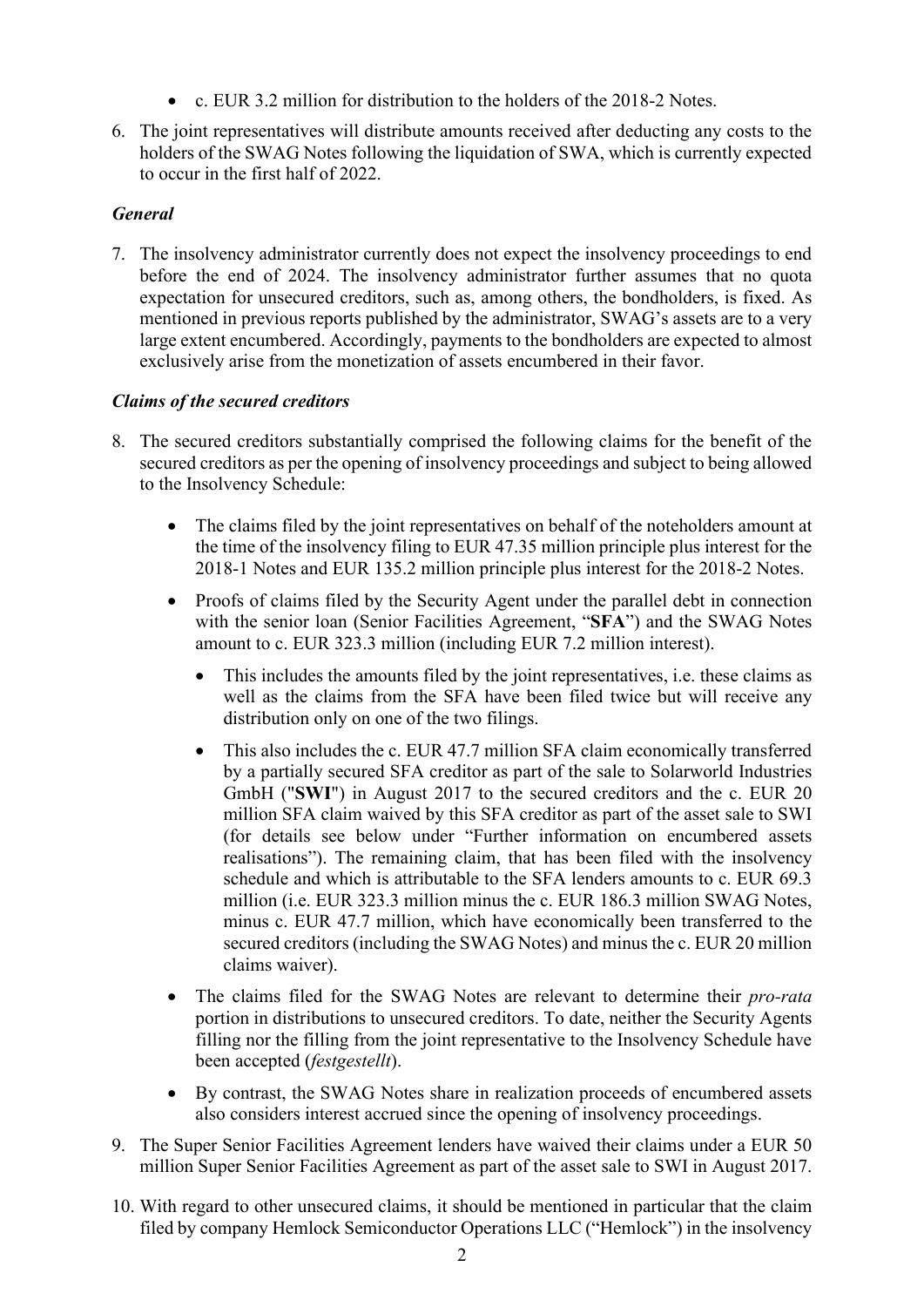proceedings of SWAG for c. EUR 741 million was withdrawn following Hemlock's loss of a legal dispute.

### *Overview on realization proceeds*

- 11. The joint representatives understand from the insolvency administrators reports that a significant portion of SWAG's assets have been sold over the course of the insolvency proceedings (as further set out below) and that as a result of these disposals, the insolvency administrator of SWAG has received significant proceeds. After cash outflows the cash balance at SWAG is c. EUR 44 million (as of end of August 2021). In view of the fact that this amount is the result of the realization of assets that secured the claims of the secured creditors, in principle this amount should be distributed to the secured creditors including the holders of the SWAG Notes. Pursuant to a security realization agreement (*Verwertungsvereinbarung*), the insolvency estate receives fees (*Massekostenbeiträge*) for the determination and realization of encumbered assets. The insolvency estate also receives reimbursement of transaction-related expenses incurred and still unpaid in connection with the realization of the security. This may significantly reduce the amount, which is available for distribution to the secured creditors. In addition, the remaining amount has been withheld for, *inter alia*, tax accruals and potential repayments of advances by certain parties, and may at a later stage wholly or in part be available for distributions to the secured creditors. It is to be assumed, that an interim distribution to the secured creditors requires among other things that the Security Agent's filing is established and the settlement of the realization proceeds has been agreed with the secured creditors.
- 12. The Security Agent has informed the joint representatives that as of 29 October 2021 realization proceeds of ca. EUR 6.2 million are on the bank accounts of the Security Agent and will be distributed to the secured creditors in due course and/or shall be used for cost coverage of the Security Agent. This amount includes the EUR 5.6 million mentioned in section 4 above.

#### *Overview on assets to be monetized*

- 13. The joint representatives understand from the October 2021 report of the insolvency administrator that *inter alia* the following encumbered assets may potentially still be realized:
	- Vinci/ Burkina Faso trade receivable of c. EUR 14 million against Joint-Venture Partner VINCI from the development of a solar park (Project ZAGTOULI) in Burkina Faso. VINCI is withholding payment due arguing that SWAG is not able to fulfill its 25 year warranty obligations If a payment is made (after deduction of any costs), an amount of EUR 1 million will initially be paid to SWAG, thereafter an amount of EUR 4 million to SWIT, and the rest (if any) is to the largest extent due to the secured creditors. It remains to be seen to what extent amounts can be realized.
	- Claims against former directors and advisors and their D&O insurances are currently under investigation and in some instances legal proceedings have been initiated with the help of litigation funding. The outcome is open. Income from this would not to be due to the secured creditors, but to the insolvency estate.

### *Further information on encumbered assets realisations*

14. The joint representatives understand that *inter alia* the following encumbered assets have already been monetized: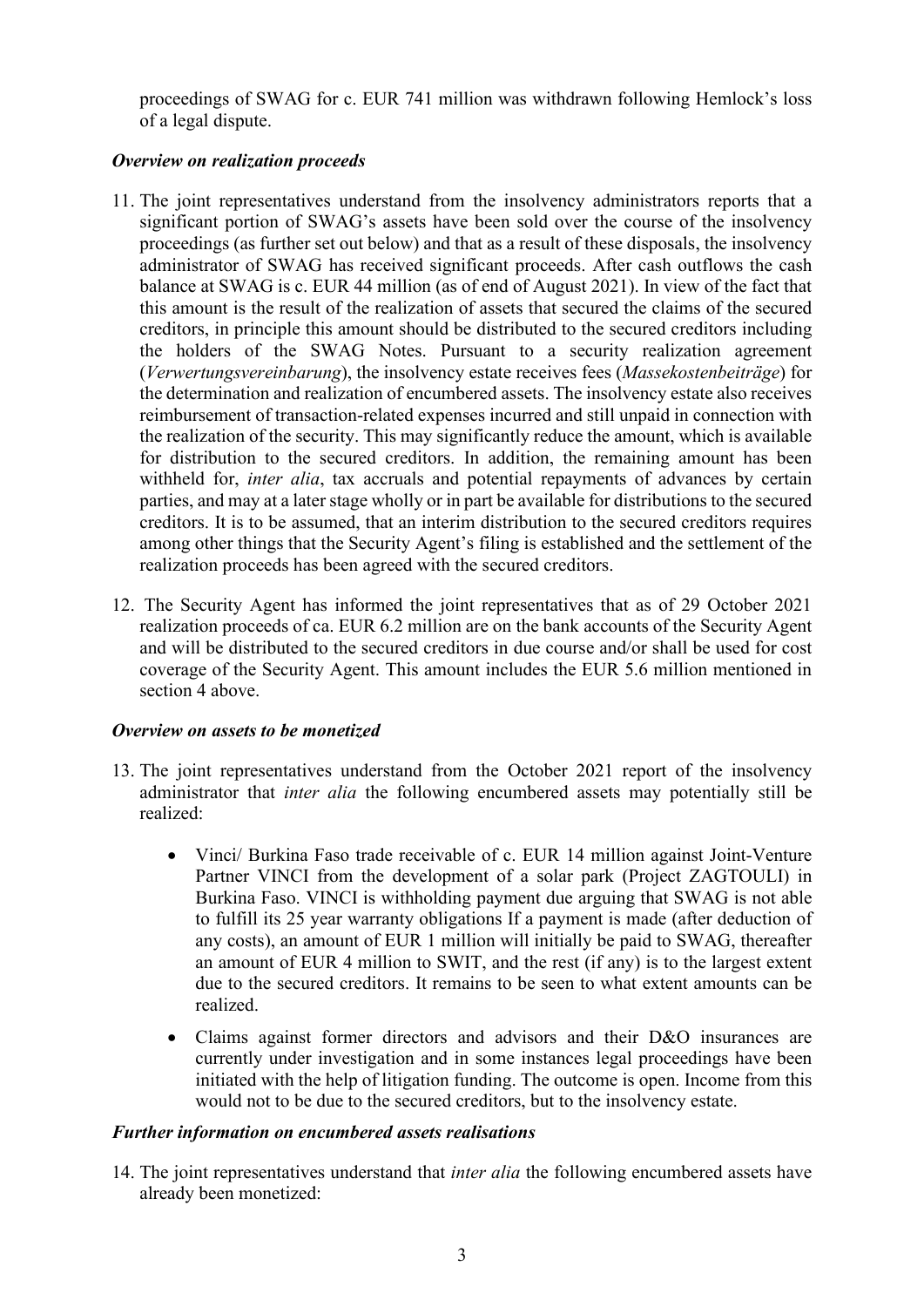### • **Asset sale to SolarWorld Industries GmbH**

- On 7/8 August 2017, the insolvency administrator as seller and the purchaser SolarWorld Industries GmbH ("SWI") signed an asset purchase agreement ("**APA**") over various assets of SWAG, SolarWorld lndustries Sachsen GmbH ("**SWIS**"), SolarWorld lndustries Thüringen GmbH ("**SWIT**") and SolarWorld Innovations GmbH ("**SWIN**") mainly consisting of the main production facilities and property (excl. the US operations) in Germany, working capital and foreign sales & marketing entities (i.e. SolarWorld Asia Pacific PTE Ltd. ("**SWAP**"), SolarWorld Japan K.K. ("**SWJP**"), SolarWorld France S.A.S. ("**SWAF**") and SolarWorld Africa (Pty.) Ltd. ("**SWSA**").
- The purchasing entity SWI is a joint venture of the former Super Senior Facilities Agreement lender and shareholder Qatar Solar Technologies Q.S.C. as well as a SFA lender, which holds EUR 67 million of the SFA claims.
- Large parts of the purchase price were paid in kind, including
	- a full release of security rights for the EUR 50 million Super Senior Facilities Agreement,
	- a partial EUR 20 million release of security rights of the SFA holdings of the SFA creditor mentioned in section 8 against SWAG, and
	- the transfer of the remaining economic benefits of the security rights of the SFA creditor mentioned in section 8, derived from its remaining EUR 47.7 million SFA commitments to the other secured creditors, except for recoveries from encumbered assets in connection with SWA in which this SFA creditor retains a 21.3% share in the net recoveries.
- The secured creditors agreed to fund employee salaries for half of August 2017 and employee transfer companies with c. 515 employees with c. EUR 10 million to facilitate the transaction. On insolvency filing date, SWIT, SWIS and SWIN had EUR 11.6 million in its pledged bank accounts, of which EUR 6.6 million were used to fund the above mentioned employee salaries and employee transfer companies. EUR 5 million were paid to the Security Agent. Net of Security Agent costs and fees, proceeds of EUR 4.1 million were paid out to secured creditors in Q4 2017.
- SWI did not perform on certain aspects of the APA in particular payment for transferred working capital and the shares of the foreign sales and marketing entities.
- SWI filed for insolvency on 1 June 2018 and Dr. Niering was appointed as insolvency administrator. The transfer in rem of the shares in SWAP, SWJP, SWAF and SWSA did not take place. The insolvency administrator of SWAG filed, among others, claims in the SWI insolvency proceedings amounting to c. EUR 7.5 million plus interest. The SWAG insolvency administrator has liquidated SWAP and SWSA realizing a *small* amount. He expects no further proceeds from SWJP. For SWAF, an orderly liquidation may be considered, in particular if warranty and guarantee litigation against SWAF currently in progress comes to a positive outcome for SWAF. The result of the liquidation also depends on whether and which quota SWAF receives from claims in excess of EUR 3.7 million. filed in the insolvency proceedings of SWI.
- Further claims by SWAG against SWI, which remained after offsetting against claims of SWI, relate to unpaid transfers of working capital under the APA and an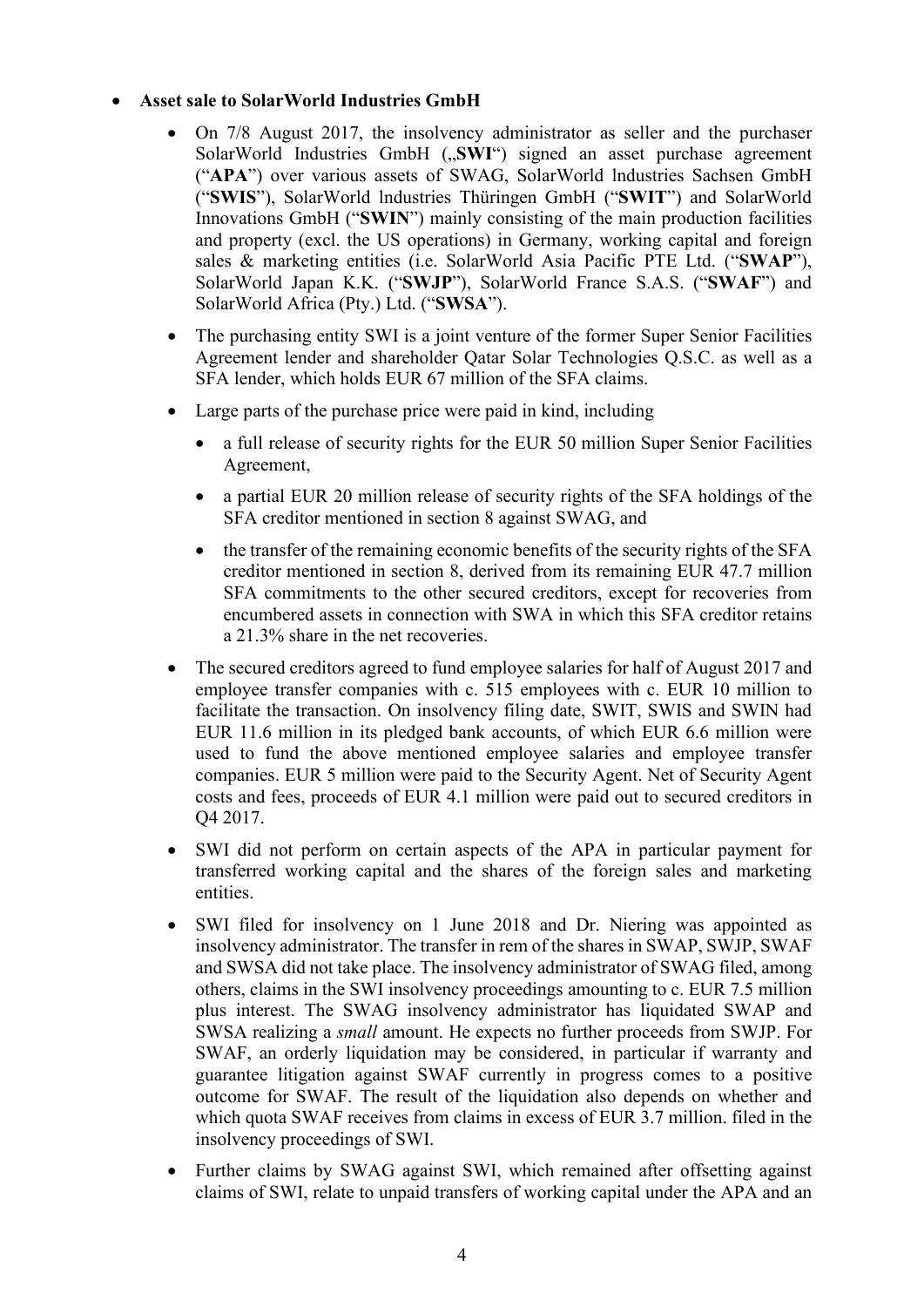unjust enrichment claim for modules that SWI have sold and collected cash, which were not part of the APA.

• Dr. Niering, insolvency administrator of SWI, sold several of the transferred real estate properties that were sold to SWI under the APA, which suggests that SWAG could receive a significant quota.

# • **2018 SolarWorld Americas transaction**

- Between 2017 and 2018, to enable an orderly M&A process and retain solvency of SWA, SWAG provided USD 10 million of liquidity contributions to SWA funded from accounts pledged to the secured creditors and assigned the repayment claim to the Security Agent. In April 2018, SWAG and SunPower agreed a purchase agreement regarding the shares of SWA. After conversion into a purchase agreement for the assets, SWAG realized payments from the purchaser of USD 22 million paid to the SWAG insolvency administrator and USD 24.6 million to the Security Agent. No further material proceeds are expected, including from any claims relating to AD/CVD. After realization costs and agent reserves, the Security Agent distributed a portion of the proceeds in an amount of EUR 9.6 million (minus costs) that the purchaser paid to the Security Agent to the secured creditors (see Adhoc SolarWorld AG 4 April 2019). The proceeds remaining with the Security Agent of c. EUR 10.1 million are expected to be paid the secured creditors as described above in 3 and 4 of this statement.
- The first EUR 3.4 million of net recoveries (after transaction costs) from SWA proceeds, paid to the insolvency administrator, will be distributed to secured creditors without the SFA creditor mentioned in section 8, and any excess recoveries (after cost contributions to the estate (*Massekostenbeiträge*) and other costs) are shared with 78.7% going to the secured creditors (without the SFA creditor mentioned in section 8) and 21.3% going to the SFA creditor mentioned in section 8.
- The liquidation of SWA is in progress and no further noteworthy proceeds from the utilization of the SWA are expected.

# • **SolarWorld AG & Solar Holding GmbH in GbR Auermühle**

- The administration currently does not assume that a credit balance in favor of SWAG will remain in the context of the liquidation of the GbR, after there had already been a distribution from the assets of the GbR by SWAG in the amount of EUR 16 million in 2016.
- **Other major asset realizations**
	- SWAG's shares in Solarparc GmbH and the related assets and companies were sold for c. EUR 11.7 million.
	- SWAG's shares in Deutsche Lithium GmbH: Instead of cash proceeds, *inter alia*  the secured creditors have received shares in Zinnwald Lithium PLC (see press release published by G&P GmbH & Co.KG dated 23 June 2021). The transfer of the shares, or the realization of the shares and the subsequent payment of the proceeds from the sale to the bondholders is to take place in a timely manner.
- 15. For any questions, please contact One Square for G&P GmbH & Co. KG (solarworld@onesquareadvisors.com) for the bond WKN A1YCN1 or Mr. Alexander Elsmann, Attorney at Law (info@rechtsanwalt-elsmann.de) for the bond WKN A1YDDX, which are of course at your disposal.